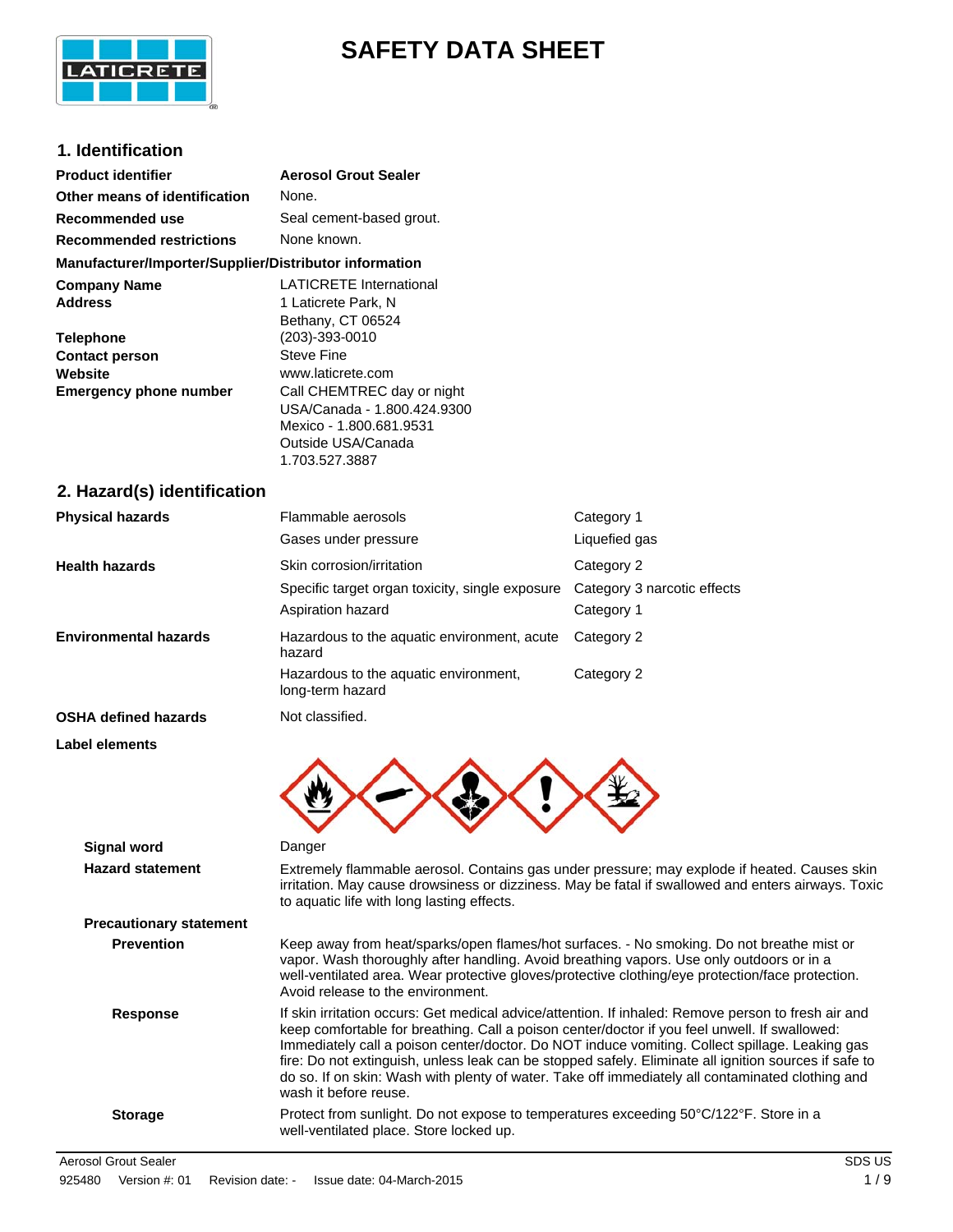# **3. Composition/information on ingredients**

**Hazard(s) not otherwise classified (HNOC)**

| <b>Mixtures</b>                                                              |                                                                                                                                                                                                                                                                                                                                                                                         |                   |           |
|------------------------------------------------------------------------------|-----------------------------------------------------------------------------------------------------------------------------------------------------------------------------------------------------------------------------------------------------------------------------------------------------------------------------------------------------------------------------------------|-------------------|-----------|
| <b>Chemical name</b>                                                         |                                                                                                                                                                                                                                                                                                                                                                                         | <b>CAS number</b> | %         |
| Naphtha (petroleum),<br>hydrotreated heavy                                   |                                                                                                                                                                                                                                                                                                                                                                                         | 64742-48-9        | $60 - 80$ |
| <b>Butane</b>                                                                |                                                                                                                                                                                                                                                                                                                                                                                         | 106-97-8          | $10 - 20$ |
| Propane                                                                      |                                                                                                                                                                                                                                                                                                                                                                                         | 74-98-6           | $10 - 20$ |
| <b>Partially Fluorinated Acrylic</b><br>Copolymer                            |                                                                                                                                                                                                                                                                                                                                                                                         | Proprietary       | < 2       |
| n-Butyl acetate                                                              |                                                                                                                                                                                                                                                                                                                                                                                         | 123-86-4          | $\lt 2$   |
| <b>Composition comments</b>                                                  | All concentrations are in percent by weight unless ingredient is a gas. Gas concentrations are in<br>percent by volume.                                                                                                                                                                                                                                                                 |                   |           |
| 4. First-aid measures                                                        |                                                                                                                                                                                                                                                                                                                                                                                         |                   |           |
| <b>Inhalation</b>                                                            | Move into fresh air and keep at rest. If breathing stops, provide artificial respiration. Get medical<br>attention if any discomfort continues.                                                                                                                                                                                                                                         |                   |           |
| <b>Skin contact</b>                                                          | Flush thoroughly with water for at least 15 minutes. Wash skin with soap and water. Get medical<br>attention if irritation develops and persists.<br>Frostbite: Do not remove clothes, but flush with copious amounts of lukewarm water. Call an<br>ambulance and continue to flush during transportation to hospital.                                                                  |                   |           |
| Eye contact                                                                  | Flush thoroughly with water for at least 15 minutes. Remove contact lenses, if present and easy to<br>do. Get medical attention immediately.                                                                                                                                                                                                                                            |                   |           |
| Ingestion                                                                    | Immediately rinse mouth and drink plenty of water. Keep person under observation. If person<br>becomes uncomfortable take to hospital along with these instructions. Get medical attention if<br>symptoms occur.                                                                                                                                                                        |                   |           |
| <b>Most important</b><br>symptoms/effects, acute and<br>delayed              | Skin irritation. Irritation of nose and throat. Irritating to mucous membranes. Droplets of the<br>product aspirated into the lungs through ingestion or vomiting may cause a serious chemical<br>pneumonia. Exposure to rapidly expanding gas or vaporizing liquid may cause frostbite ("cold<br>burn"). Very high exposure can cause suffocation from lack of oxygen.                 |                   |           |
| Indication of immediate<br>medical attention and special<br>treatment needed | Treat symptomatically.                                                                                                                                                                                                                                                                                                                                                                  |                   |           |
| <b>General information</b>                                                   | Ensure that medical personnel are aware of the material(s) involved, and take precautions to<br>protect themselves.                                                                                                                                                                                                                                                                     |                   |           |
| 5. Fire-fighting measures                                                    |                                                                                                                                                                                                                                                                                                                                                                                         |                   |           |
| Suitable extinguishing media                                                 | Extinguish with alcohol-resistant foam, carbon dioxide or dry powder.                                                                                                                                                                                                                                                                                                                   |                   |           |
| Unsuitable extinguishing<br>media                                            | Do not use a solid water stream as it may scatter and spread fire.                                                                                                                                                                                                                                                                                                                      |                   |           |
| Specific hazards arising from<br>the chemical                                | During fire, gases hazardous to health may be formed. Solvent vapors may form explosive<br>mixtures with air.                                                                                                                                                                                                                                                                           |                   |           |
| Special protective equipment<br>and precautions for firefighters             | Selection of respiratory protection for firefighting: follow the general fire precautions indicated in<br>the workplace. Self-contained breathing apparatus and full protective clothing must be worn in<br>case of fire.                                                                                                                                                               |                   |           |
| <b>Fire fighting</b><br>equipment/instructions                               | In case of fire and/or explosion do not breathe fumes. Wear full protective clothing, including<br>helmet, self-contained positive pressure or pressure demand breathing apparatus, protective<br>clothing and face mask. Move containers from fire area if you can do it without risk.                                                                                                 |                   |           |
| <b>General fire hazards</b>                                                  | Extremely flammable aerosol - contents under pressure. Aerosol containers can explode when<br>heated, due to excessive pressure build-up. The product is extremely flammable, and explosive<br>vapor/air mixtures may be formed even at normal room temperatures. Gas may travel considerable<br>distance to a source of ignition and flash back. May form explosive mixtures with air. |                   |           |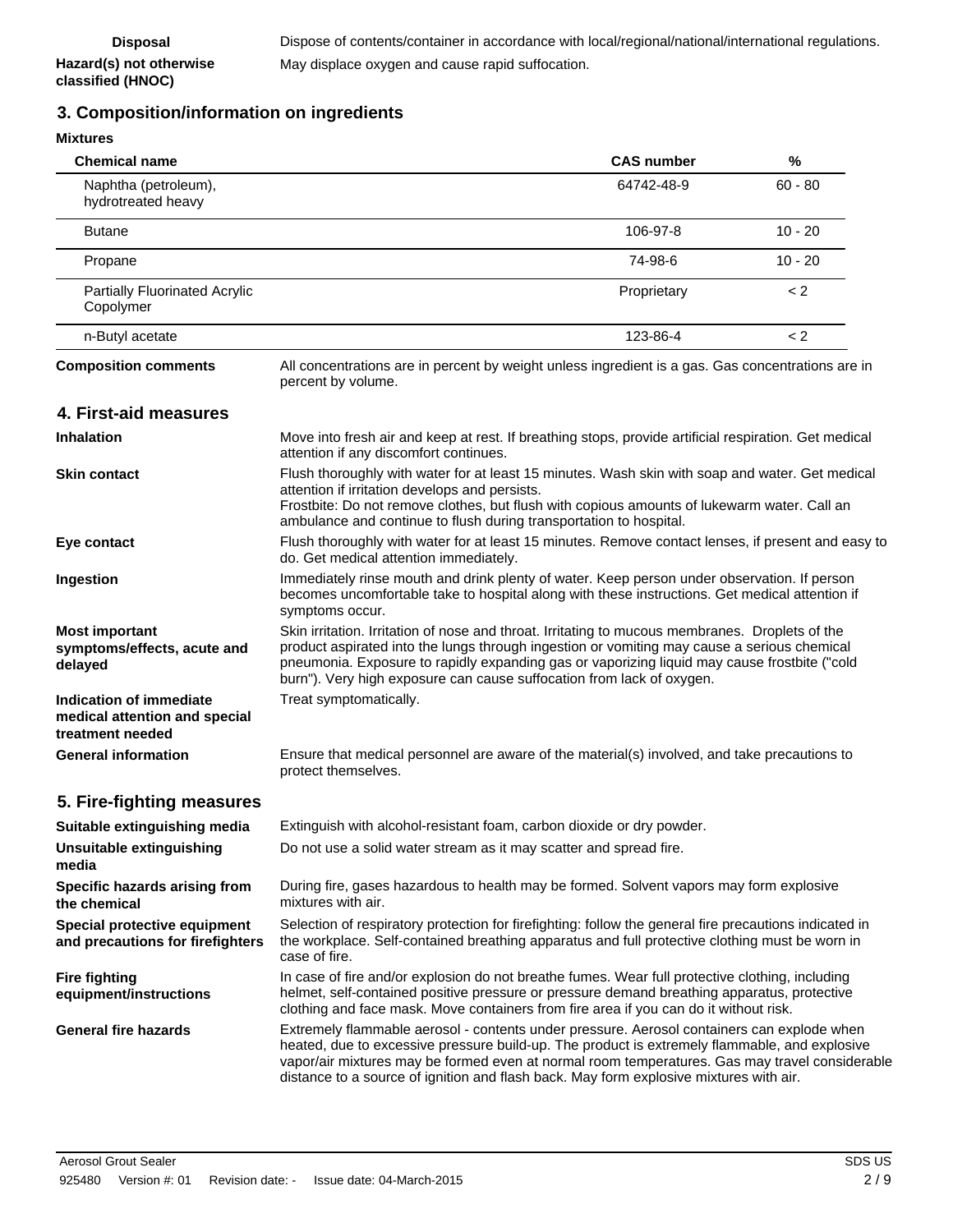### **6. Accidental release measures**

| Personal precautions,<br>protective equipment and<br>emergency procedures | Extinguish all ignition sources. Avoid sparks, flames, heat and smoking. Ventilate. Do not breathe<br>mist or vapor. Avoid contact with skin and eyes. Local authorities should be advised if significant<br>spillages cannot be contained. Stay upwind. Do not touch damaged containers or spilled material<br>unless wearing appropriate protective clothing. Keep people away from and upwind of spill/leak.<br>Ventilate closed spaces before entering. Use personal protection recommended in Section 8 of the<br>SDS.                                                                                                                                                                                                            |
|---------------------------------------------------------------------------|----------------------------------------------------------------------------------------------------------------------------------------------------------------------------------------------------------------------------------------------------------------------------------------------------------------------------------------------------------------------------------------------------------------------------------------------------------------------------------------------------------------------------------------------------------------------------------------------------------------------------------------------------------------------------------------------------------------------------------------|
| <b>Methods and materials for</b><br>containment and cleaning up           | ELIMINATE all ignition sources (no smoking, flares, sparks or flames in immediate area). Stop the<br>flow of material, if this is without risk. Prevent entry into waterways, sewers, basements or confined<br>areas. Keep combustibles (wood, paper, oil, etc.) away from spilled material. This product is<br>miscible in water.                                                                                                                                                                                                                                                                                                                                                                                                     |
|                                                                           | Large Spills: Dike the spilled material, where this is possible. Following product recovery, flush<br>area with water. Cover with plastic sheet to prevent spreading. Absorb spillage with<br>non-combustible, absorbent material.                                                                                                                                                                                                                                                                                                                                                                                                                                                                                                     |
|                                                                           | Small Spills: Clean surface thoroughly to remove residual contamination.                                                                                                                                                                                                                                                                                                                                                                                                                                                                                                                                                                                                                                                               |
|                                                                           | Never return spills in original containers for re-use.                                                                                                                                                                                                                                                                                                                                                                                                                                                                                                                                                                                                                                                                                 |
| <b>Environmental precautions</b>                                          | Prevent further leakage or spillage if safe to do so. Do not contaminate water.                                                                                                                                                                                                                                                                                                                                                                                                                                                                                                                                                                                                                                                        |
| 7. Handling and storage                                                   |                                                                                                                                                                                                                                                                                                                                                                                                                                                                                                                                                                                                                                                                                                                                        |
| <b>Precautions for safe handling</b>                                      | Wash thoroughly after handling. Avoid prolonged exposure. Avoid contact with skin, eyes and<br>clothing. Do not breathe mist or vapor. The product is extremely flammable. May form explosive<br>mixtures with air. Ground container and transfer equipment to eliminate static electric sparks. Do<br>not handle or store near an open flame, heat or other sources of ignition. Contents under pressure.<br>Do not puncture. Do not expose to electric current or heat. Take precautionary measures against<br>static discharges. All equipment used when handling the product must be grounded. Use<br>non-sparking tools and explosion-proof equipment. Use only in well-ventilated areas. Handle and<br>open container with care. |
| Conditions for safe storage,<br>including any incompatibilities           | Keep away from heat, sparks and open flame. Store in cool place. Keep in a well-ventilated place.<br>Keep container tightly closed. Keep in an area equipped with sprinklers. Keep this material away<br>from food, drink and animal feed. Use care in handling/storage. Keep away from sources of<br>ignition - No smoking.                                                                                                                                                                                                                                                                                                                                                                                                           |

## **8. Exposure controls/personal protection**

#### **Occupational exposure limits**

#### **US. OSHA Table Z-1 Limits for Air Contaminants (29 CFR 1910.1000)**

| <b>Components</b>                                              | <b>Type</b> | Value      |  |
|----------------------------------------------------------------|-------------|------------|--|
| Naphtha (petroleum),<br>hydrotreated heavy (CAS<br>64742-48-9) | <b>PEL</b>  | 400 mg/m3  |  |
|                                                                |             | $100$ ppm  |  |
| n-Butyl acetate (CAS<br>$123 - 86 - 4$ )                       | <b>PEL</b>  | 710 mg/m3  |  |
|                                                                |             | 150 ppm    |  |
| Propane (CAS 74-98-6)                                          | <b>PEL</b>  | 1800 mg/m3 |  |
|                                                                |             | 1000 ppm   |  |
| <b>US. ACGIH Threshold Limit Values</b>                        |             |            |  |
| <b>Components</b>                                              | Type        | Value      |  |
| Butane (CAS 106-97-8)                                          | STEL        | 1000 ppm   |  |
| n-Butyl acetate (CAS<br>$123 - 86 - 4$                         | <b>STEL</b> | 200 ppm    |  |
|                                                                | TWA         | $150$ ppm  |  |
| US. NIOSH: Pocket Guide to Chemical Hazards                    |             |            |  |
| <b>Components</b>                                              | <b>Type</b> | Value      |  |
| Butane (CAS 106-97-8)                                          | TWA         | 1900 mg/m3 |  |
|                                                                |             | 800 ppm    |  |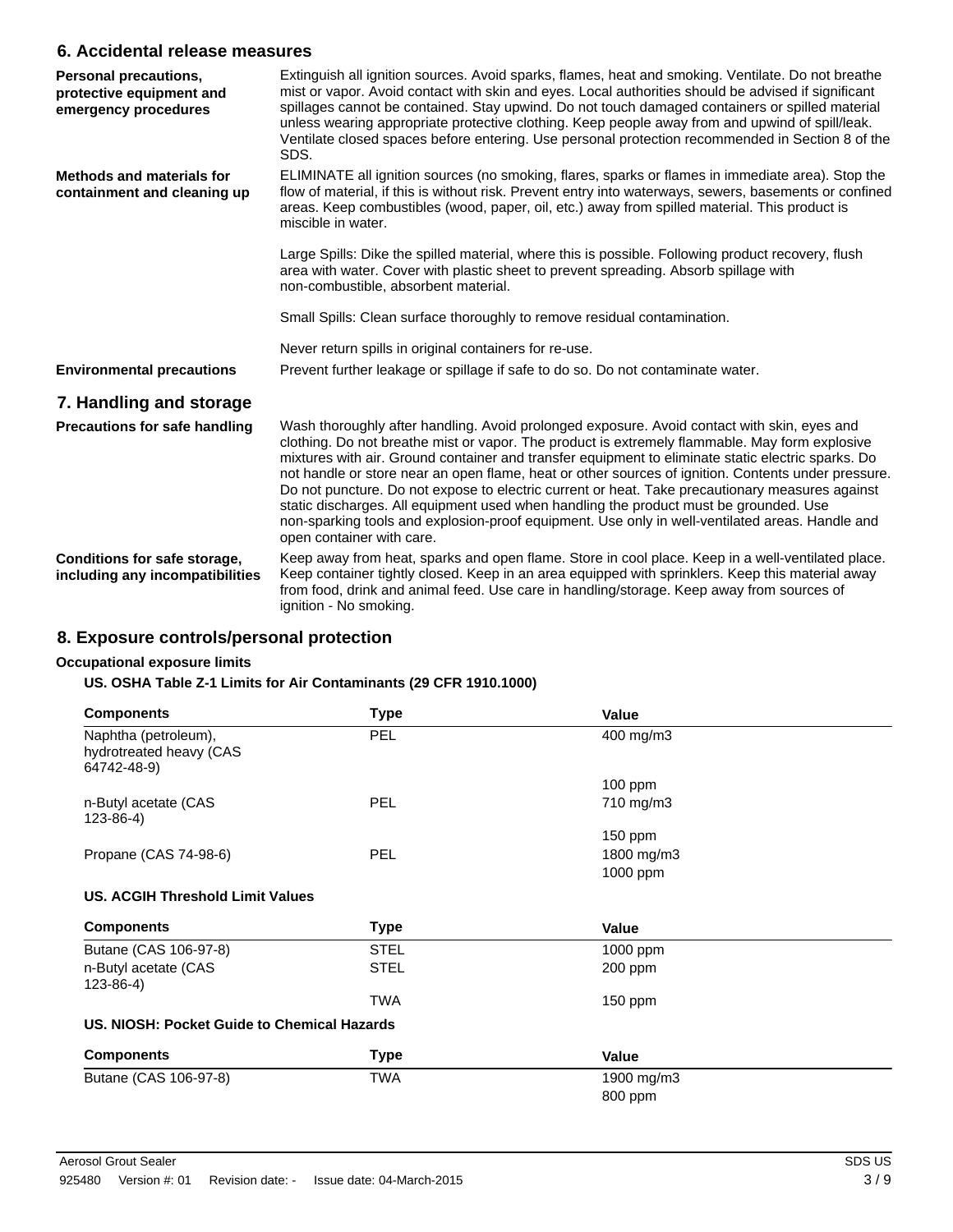#### **US. NIOSH: Pocket Guide to Chemical Hazards**

| <b>Components</b>                                              | <b>Type</b>                                                                                                                                                                                                                                                                                                                                                                                                                                                                                                                                                                                                                                                                                                                                                                                                        | Value                                                                                                                                                                                                                                                                                       |
|----------------------------------------------------------------|--------------------------------------------------------------------------------------------------------------------------------------------------------------------------------------------------------------------------------------------------------------------------------------------------------------------------------------------------------------------------------------------------------------------------------------------------------------------------------------------------------------------------------------------------------------------------------------------------------------------------------------------------------------------------------------------------------------------------------------------------------------------------------------------------------------------|---------------------------------------------------------------------------------------------------------------------------------------------------------------------------------------------------------------------------------------------------------------------------------------------|
| Naphtha (petroleum),<br>hydrotreated heavy (CAS<br>64742-48-9) | <b>TWA</b>                                                                                                                                                                                                                                                                                                                                                                                                                                                                                                                                                                                                                                                                                                                                                                                                         | 400 mg/m3                                                                                                                                                                                                                                                                                   |
|                                                                |                                                                                                                                                                                                                                                                                                                                                                                                                                                                                                                                                                                                                                                                                                                                                                                                                    | 100 ppm                                                                                                                                                                                                                                                                                     |
| n-Butyl acetate (CAS<br>$123 - 86 - 4$                         | <b>STEL</b>                                                                                                                                                                                                                                                                                                                                                                                                                                                                                                                                                                                                                                                                                                                                                                                                        | 950 mg/m3                                                                                                                                                                                                                                                                                   |
|                                                                |                                                                                                                                                                                                                                                                                                                                                                                                                                                                                                                                                                                                                                                                                                                                                                                                                    | 200 ppm                                                                                                                                                                                                                                                                                     |
|                                                                | <b>TWA</b>                                                                                                                                                                                                                                                                                                                                                                                                                                                                                                                                                                                                                                                                                                                                                                                                         | 710 mg/m3                                                                                                                                                                                                                                                                                   |
|                                                                |                                                                                                                                                                                                                                                                                                                                                                                                                                                                                                                                                                                                                                                                                                                                                                                                                    | 150 ppm                                                                                                                                                                                                                                                                                     |
| Propane (CAS 74-98-6)                                          | <b>TWA</b>                                                                                                                                                                                                                                                                                                                                                                                                                                                                                                                                                                                                                                                                                                                                                                                                         | 1800 mg/m3                                                                                                                                                                                                                                                                                  |
|                                                                |                                                                                                                                                                                                                                                                                                                                                                                                                                                                                                                                                                                                                                                                                                                                                                                                                    | 1000 ppm                                                                                                                                                                                                                                                                                    |
| <b>Biological limit values</b>                                 | No biological exposure limits noted for the ingredient(s).                                                                                                                                                                                                                                                                                                                                                                                                                                                                                                                                                                                                                                                                                                                                                         |                                                                                                                                                                                                                                                                                             |
| <b>Exposure guidelines</b>                                     | Follow standard monitoring procedures.                                                                                                                                                                                                                                                                                                                                                                                                                                                                                                                                                                                                                                                                                                                                                                             |                                                                                                                                                                                                                                                                                             |
| Appropriate engineering<br>controls                            | shower.                                                                                                                                                                                                                                                                                                                                                                                                                                                                                                                                                                                                                                                                                                                                                                                                            | Explosion proof exhaust ventilation should be used. Use process enclosures, local exhaust<br>ventilation, or other engineering controls to control airborne levels below recommended exposure<br>limits. Use explosion-proof equipment. Provide easy access to water supply or an emergency |
|                                                                | Individual protection measures, such as personal protective equipment                                                                                                                                                                                                                                                                                                                                                                                                                                                                                                                                                                                                                                                                                                                                              |                                                                                                                                                                                                                                                                                             |
| <b>Eye/face protection</b>                                     | Wear goggles/face shield.                                                                                                                                                                                                                                                                                                                                                                                                                                                                                                                                                                                                                                                                                                                                                                                          |                                                                                                                                                                                                                                                                                             |
| <b>Skin protection</b>                                         |                                                                                                                                                                                                                                                                                                                                                                                                                                                                                                                                                                                                                                                                                                                                                                                                                    |                                                                                                                                                                                                                                                                                             |
| <b>Hand protection</b>                                         | advisable. Suitable gloves can be recommended by the glove supplier.                                                                                                                                                                                                                                                                                                                                                                                                                                                                                                                                                                                                                                                                                                                                               | Wear protective gloves. Be aware that the liquid may penetrate the gloves. Frequent change is                                                                                                                                                                                               |
| <b>Other</b>                                                   | Wear appropriate chemical resistant clothing. Wear appropriate chemical resistant gloves.<br>Protective shoes or boots. Structural firefighters protective clothing provides limited protection in<br>fire situations ONLY; it is not effective in spill situations. Wear chemical protective equipment that<br>is specifically recommended by the Personal Protective Equipment manufacturer.                                                                                                                                                                                                                                                                                                                                                                                                                     |                                                                                                                                                                                                                                                                                             |
| <b>Respiratory protection</b>                                  | If engineering controls do not maintain airborne concentrations below recommended exposure<br>limits (where applicable) or to an acceptable level (in countries where exposure limits have not<br>been established), an approved respirator must be worn. Use a NIOSH/MSHA approved air<br>purifying respirator as needed to control exposure. Consult with respirator manufacturer to<br>determine respirator selection, use, and limitations. Use positive pressure, air-supplied respirator<br>for uncontrolled releases or when air purifying respirator limitations may be exceeded. Follow<br>respirator protection program requirements (OSHA 1910.134 and ANSI Z88.2) for all respirator<br>use. In case of inadequate ventilation or risk of inhalation of vapors, use suitable respiratory<br>equipment. |                                                                                                                                                                                                                                                                                             |
| <b>Thermal hazards</b>                                         | Wear appropriate thermal protective clothing, when necessary.                                                                                                                                                                                                                                                                                                                                                                                                                                                                                                                                                                                                                                                                                                                                                      |                                                                                                                                                                                                                                                                                             |
| General hygiene<br>considerations                              |                                                                                                                                                                                                                                                                                                                                                                                                                                                                                                                                                                                                                                                                                                                                                                                                                    | Handle in accordance with good industrial hygiene and safety practice. Wash hands before breaks<br>and immediately after handling the product. When using, do not eat, drink or smoke. Launder<br>contaminated clothing before reuse. Remove and isolate contaminated clothing and shoes.   |

# **9. Physical and chemical properties**

| Appearance                                 | Compressed liquefied gas.              |
|--------------------------------------------|----------------------------------------|
| <b>Physical state</b>                      | Liquid.                                |
| Form                                       | Aerosol liquid.                        |
| Color                                      | Clear.                                 |
| Odor                                       | Solvent.                               |
| Odor threshold                             | Not available.                         |
| рH                                         | No data available.                     |
| Melting point/freezing point               | Not applicable.                        |
| Initial boiling point and boiling<br>range | Not available.                         |
| <b>Flash point</b>                         | $<$ -0.4 °F ( $<$ -18.0 °C) Closed cup |
| <b>Evaporation rate</b>                    | Not applicable.                        |
| Flammability (solid, gas)                  | Flammable gas.                         |
|                                            |                                        |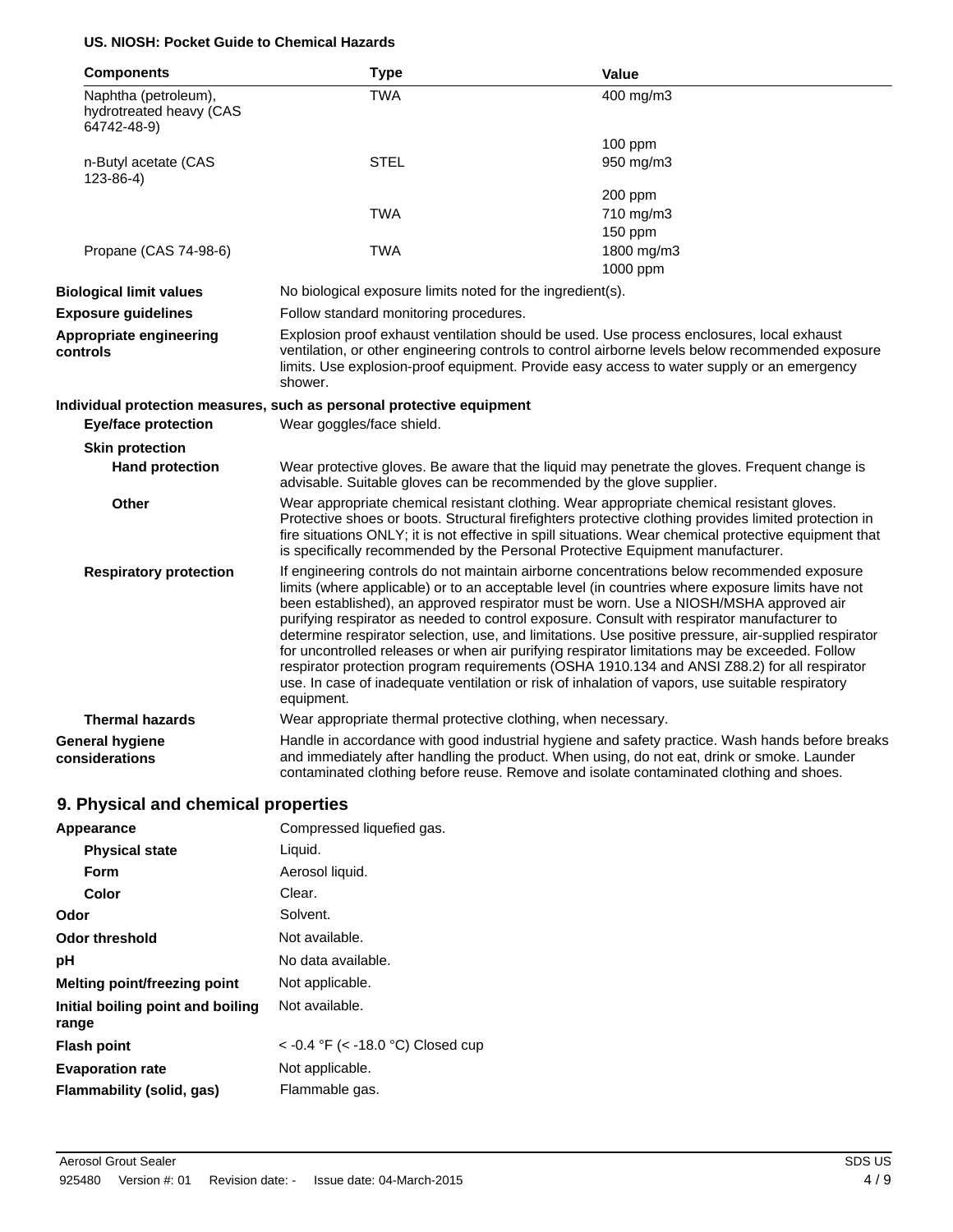| Upper/lower flammability or explosive limits      |                        |
|---------------------------------------------------|------------------------|
| <b>Flammability limit - lower</b><br>$(\%)$       | 1.8 % $v/v$            |
| <b>Flammability limit - upper</b><br>$(\%)$       | $9.5 \%$ v/v           |
| Explosive limit - lower (%)                       | Not available.         |
| Explosive limit - upper (%)                       | Not available.         |
| Vapor pressure                                    | Not available.         |
| Vapor density                                     | Not available.         |
| <b>Relative density</b>                           | 0.816                  |
| Solubility(ies)                                   |                        |
| Solubility (water)                                | Insoluble in water.    |
| <b>Partition coefficient</b><br>(n-octanol/water) | Not available.         |
| <b>Auto-ignition temperature</b>                  | Not available.         |
| <b>Decomposition temperature</b>                  | Not available.         |
| <b>Viscosity</b>                                  | Not available.         |
| <b>Other information</b><br>VOC (Weight %)        | 1.36 g Ozone/g product |
| 10. Stability and reactivity                      |                        |

| <b>Reactivity</b>                            | The product is non-reactive under normal conditions of use, storage and transport.                                      |
|----------------------------------------------|-------------------------------------------------------------------------------------------------------------------------|
| <b>Chemical stability</b>                    | Stable under normal temperature conditions. Heat may cause the containers to explode.                                   |
| <b>Possibility of hazardous</b><br>reactions | Hazardous polymerization does not occur.                                                                                |
| <b>Conditions to avoid</b>                   | Heat, sparks, flames, elevated temperatures. Pressurized container: Must not be exposed for<br>temperatures above 50°C. |
| Incompatible materials                       | Strong oxidizing agents. Strong acids.                                                                                  |
| <b>Hazardous decomposition</b><br>products   | Thermal decomposition or combustion may liberate carbon oxides and other toxic gases or vapors.                         |

# **11. Toxicological information**

#### **Information on likely routes of exposure**

| <b>Inhalation</b>                                                                  | Vapors/aerosol spray may irritate the respiratory system.                       |  |
|------------------------------------------------------------------------------------|---------------------------------------------------------------------------------|--|
| <b>Skin contact</b>                                                                | Causes skin irritation.                                                         |  |
| Eye contact                                                                        | May cause eye irritation on direct contact.                                     |  |
| Ingestion                                                                          | Ingestion may cause irritation and malaise.                                     |  |
| Symptoms related to the<br>physical, chemical and<br>toxicological characteristics | Skin irritation. Irritation of nose and throat. Irritating to mucous membranes. |  |

#### **Information on toxicological effects**

| <b>Acute toxicity</b>               | May cause discomfort if swallowed.                       |                        |  |  |
|-------------------------------------|----------------------------------------------------------|------------------------|--|--|
| <b>Species</b><br><b>Components</b> |                                                          | <b>Test Results</b>    |  |  |
| Butane (CAS 106-97-8)               |                                                          |                        |  |  |
| <b>Acute</b>                        |                                                          |                        |  |  |
|                                     | <i><b>Inhalation</b></i>                                 |                        |  |  |
| <b>LC50</b>                         | Rat                                                      | 658 mg/l, 4 Hours      |  |  |
|                                     | Naphtha (petroleum), hydrotreated heavy (CAS 64742-48-9) |                        |  |  |
| <b>Acute</b>                        |                                                          |                        |  |  |
|                                     | Dermal                                                   |                        |  |  |
| LD50                                | Rabbit                                                   | > 2000 mg/kg           |  |  |
|                                     | <i><b>Inhalation</b></i>                                 |                        |  |  |
| <b>LC50</b>                         | Rat                                                      | $>$ 4.96 mg/l, 4 Hours |  |  |

Aerosol Grout Sealer SDS US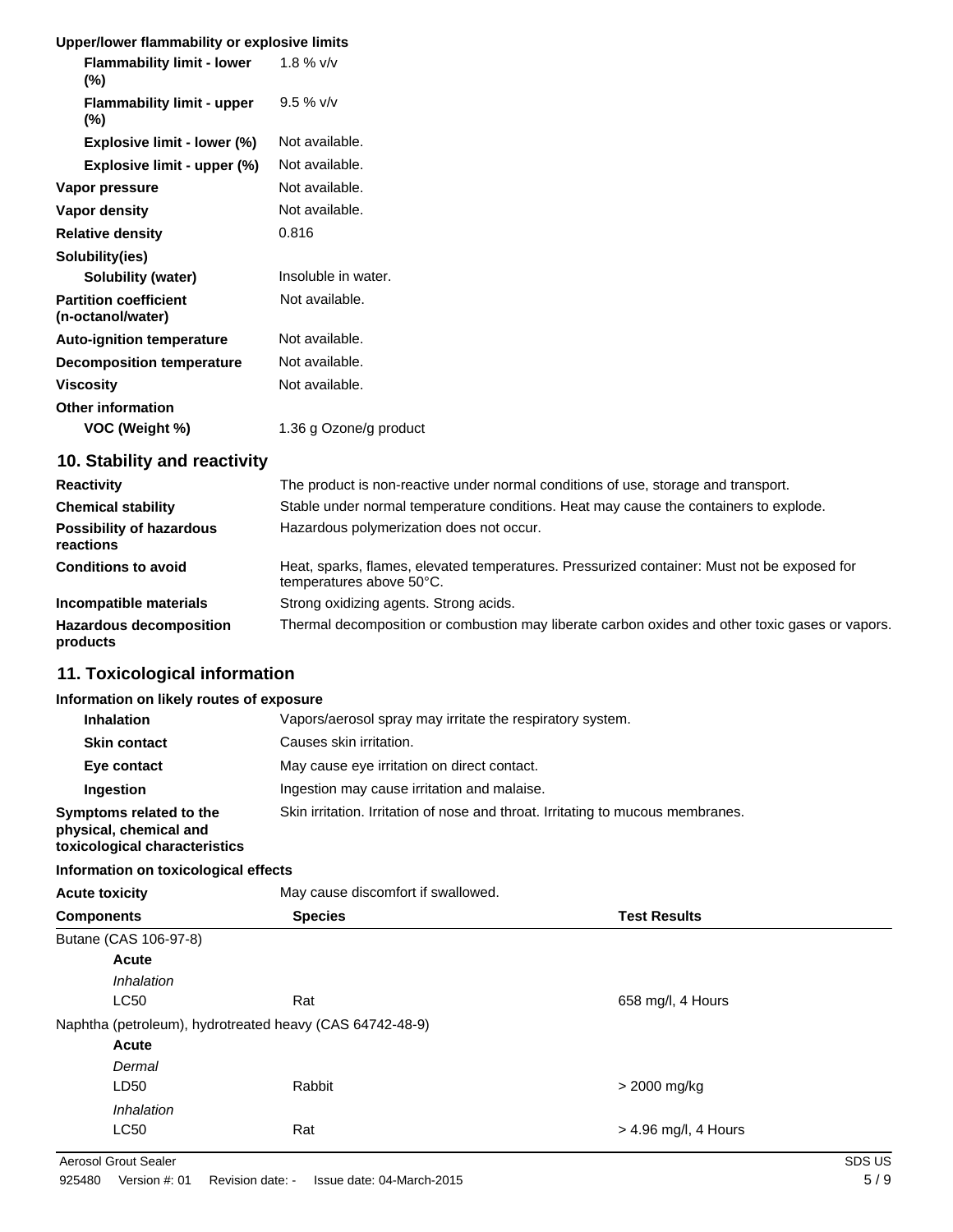| <b>Components</b>                                     | <b>Species</b>                                                                                                                                                                                                                                                   | <b>Test Results</b> |
|-------------------------------------------------------|------------------------------------------------------------------------------------------------------------------------------------------------------------------------------------------------------------------------------------------------------------------|---------------------|
| Oral                                                  |                                                                                                                                                                                                                                                                  |                     |
| LD50                                                  | Rat                                                                                                                                                                                                                                                              | > 5000 mg/kg        |
| Propane (CAS 74-98-6)                                 |                                                                                                                                                                                                                                                                  |                     |
| Acute                                                 |                                                                                                                                                                                                                                                                  |                     |
| Inhalation                                            |                                                                                                                                                                                                                                                                  |                     |
| <b>LC50</b>                                           | Rat                                                                                                                                                                                                                                                              | 1355 mg/l           |
| <b>Skin corrosion/irritation</b>                      | Causes skin irritation.                                                                                                                                                                                                                                          |                     |
| Serious eye damage/eye<br>irritation                  | May cause eye irritation.                                                                                                                                                                                                                                        |                     |
| <b>Respiratory or skin sensitization</b>              |                                                                                                                                                                                                                                                                  |                     |
| <b>Respiratory sensitization</b>                      | Not classified.                                                                                                                                                                                                                                                  |                     |
| <b>Skin sensitization</b>                             | Not a skin sensitizer.                                                                                                                                                                                                                                           |                     |
| <b>Germ cell mutagenicity</b>                         | Not classified.                                                                                                                                                                                                                                                  |                     |
| Carcinogenicity                                       | Not classified.                                                                                                                                                                                                                                                  |                     |
|                                                       | OSHA Specifically Regulated Substances (29 CFR 1910.1001-1050)                                                                                                                                                                                                   |                     |
| Not listed.                                           |                                                                                                                                                                                                                                                                  |                     |
| <b>Reproductive toxicity</b>                          | Not classified.                                                                                                                                                                                                                                                  |                     |
| Specific target organ toxicity -<br>single exposure   | May cause drowsiness or dizziness.                                                                                                                                                                                                                               |                     |
| Specific target organ toxicity -<br>repeated exposure | Not classified.                                                                                                                                                                                                                                                  |                     |
| <b>Aspiration hazard</b>                              | May be fatal if swallowed and enters airways.                                                                                                                                                                                                                    |                     |
| <b>Further information</b>                            | Droplets of the product aspirated into the lungs through ingestion or vomiting may cause a serious<br>chemical pneumonia. Organic solvents may be absorbed into the body by inhalation and cause<br>permanent damage to the nervous system, including the brain. |                     |

# **12. Ecological information**

| <b>Ecotoxicity</b>                                                                                                                    | Toxic to aquatic life with long lasting effects.                                                                                                                                                                                                             |                |                      |                                |
|---------------------------------------------------------------------------------------------------------------------------------------|--------------------------------------------------------------------------------------------------------------------------------------------------------------------------------------------------------------------------------------------------------------|----------------|----------------------|--------------------------------|
| <b>Components</b>                                                                                                                     |                                                                                                                                                                                                                                                              | <b>Species</b> |                      | <b>Test Results</b>            |
|                                                                                                                                       | Naphtha (petroleum), hydrotreated heavy (CAS 64742-48-9)                                                                                                                                                                                                     |                |                      |                                |
| <b>Aquatic</b>                                                                                                                        |                                                                                                                                                                                                                                                              |                |                      |                                |
| Algae                                                                                                                                 | IC50                                                                                                                                                                                                                                                         | Algae          |                      | $\epsilon$ = 10 mg/l, 72 hours |
| Crustacea                                                                                                                             | EC <sub>50</sub>                                                                                                                                                                                                                                             | Daphnia        |                      | $\epsilon$ = 10 mg/l, 48 hours |
| <b>Fish</b>                                                                                                                           | <b>LC50</b>                                                                                                                                                                                                                                                  | Fish           |                      | $\epsilon$ = 10 mg/l, 96 hours |
| No data is available on the degradability of this product.<br>Persistence and degradability                                           |                                                                                                                                                                                                                                                              |                |                      |                                |
| <b>Bioaccumulative potential</b>                                                                                                      | No data available for this product.                                                                                                                                                                                                                          |                |                      |                                |
| Partition coefficient n-octanol / water (log Kow)<br>Butane (CAS 106-97-8)<br>Propane (CAS 74-98-6)<br>n-Butyl acetate (CAS 123-86-4) |                                                                                                                                                                                                                                                              |                | 2.89<br>2.36<br>1.78 |                                |
| <b>Mobility in soil</b>                                                                                                               | No data available.                                                                                                                                                                                                                                           |                |                      |                                |
| <b>Mobility in general</b>                                                                                                            | The product is insoluble in water.                                                                                                                                                                                                                           |                |                      |                                |
| Other adverse effects                                                                                                                 | No data available.                                                                                                                                                                                                                                           |                |                      |                                |
| 13. Disposal considerations                                                                                                           |                                                                                                                                                                                                                                                              |                |                      |                                |
| <b>Disposal instructions</b>                                                                                                          | Dispose of this material and its container at hazardous or special waste collection point. Do not<br>incinerate sealed containers. Do not allow this material to drain into sewers/water supplies.<br>Dispose in accordance with all applicable regulations. |                |                      |                                |
| Hazardous waste code                                                                                                                  | Waste codes should be assigned by the user based on the application for which the product was<br>used.                                                                                                                                                       |                |                      |                                |
| Waste from residues / unused<br>products                                                                                              | Dispose of in accordance with local regulations.                                                                                                                                                                                                             |                |                      |                                |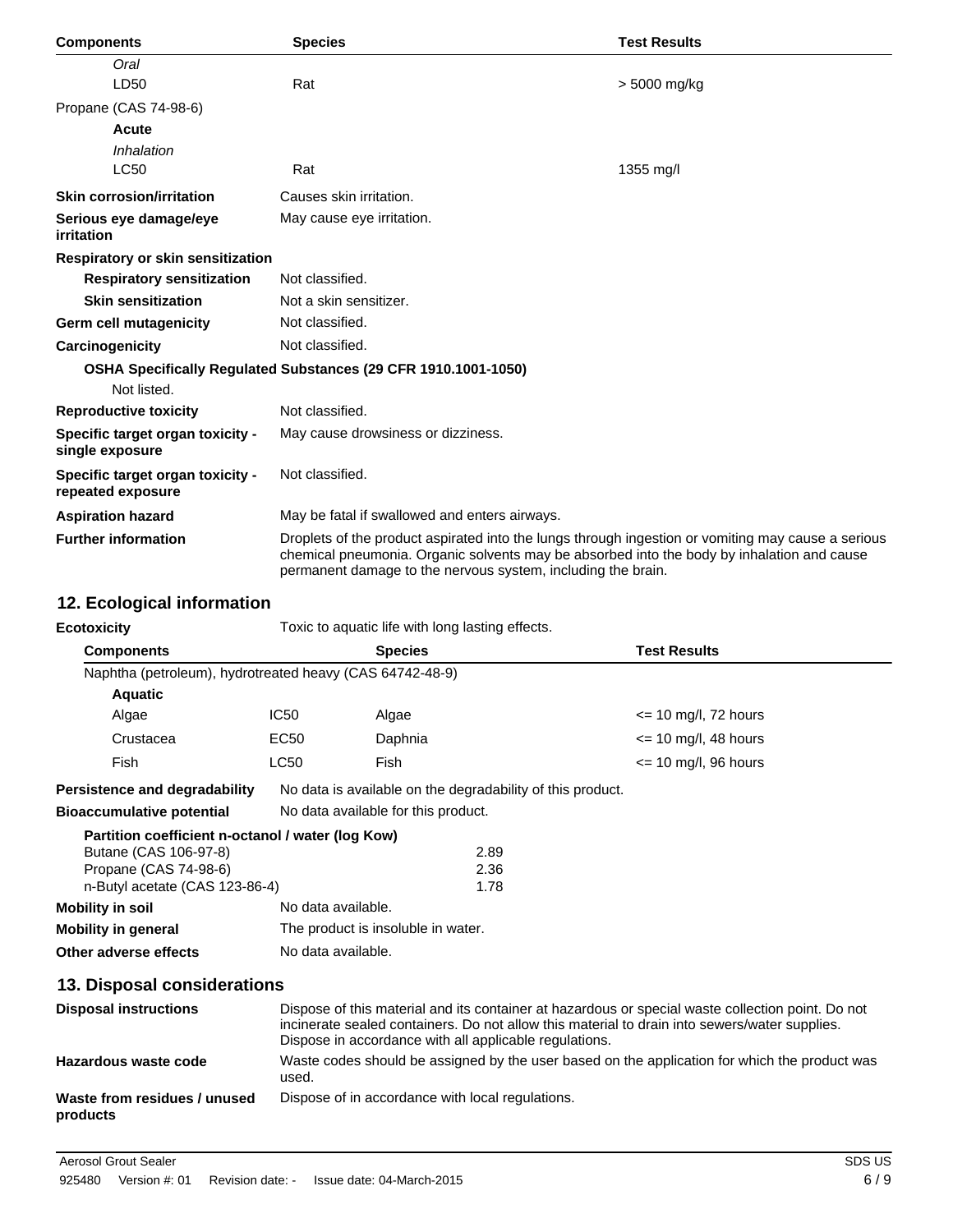| Contaminated packaging | Dispose of in accordance with local regulations. Empty containers should be taken to an approved |
|------------------------|--------------------------------------------------------------------------------------------------|
|                        | waste handling site for recycling or disposal. Do not puncture or incinerate even when empty.    |

# **14. Transport information**

| <b>DOT</b>  |                                                                                |                                                                                                                                                                                                                        |
|-------------|--------------------------------------------------------------------------------|------------------------------------------------------------------------------------------------------------------------------------------------------------------------------------------------------------------------|
|             | UN number                                                                      | UN1950                                                                                                                                                                                                                 |
|             | UN proper shipping name<br><b>Transport hazard class(es)</b>                   | Aerosols                                                                                                                                                                                                               |
|             | <b>Class</b>                                                                   | 2.1                                                                                                                                                                                                                    |
|             |                                                                                |                                                                                                                                                                                                                        |
|             | <b>Subsidiary risk</b>                                                         | 2.1                                                                                                                                                                                                                    |
|             | Label(s)                                                                       |                                                                                                                                                                                                                        |
|             | <b>Packing group</b><br><b>Environmental hazards</b>                           | Not applicable.                                                                                                                                                                                                        |
|             | <b>Marine pollutant</b>                                                        | Yes                                                                                                                                                                                                                    |
|             |                                                                                | Special precautions for user Read safety instructions, SDS and emergency procedures before handling.                                                                                                                   |
|             | <b>Packaging exceptions</b>                                                    | 306                                                                                                                                                                                                                    |
|             | Packaging non bulk                                                             | None                                                                                                                                                                                                                   |
| <b>IATA</b> | Packaging bulk                                                                 | None                                                                                                                                                                                                                   |
|             | UN number                                                                      | UN1950                                                                                                                                                                                                                 |
|             | UN proper shipping name                                                        | Aerosols                                                                                                                                                                                                               |
|             | <b>Transport hazard class(es)</b>                                              |                                                                                                                                                                                                                        |
|             | <b>Class</b>                                                                   | 2.1                                                                                                                                                                                                                    |
|             | <b>Subsidiary risk</b>                                                         | $\frac{1}{2}$                                                                                                                                                                                                          |
|             | Label(s)                                                                       | 2.1                                                                                                                                                                                                                    |
|             | <b>Packing group</b>                                                           | Not applicable.                                                                                                                                                                                                        |
|             | <b>Environmental hazards</b><br><b>ERG Code</b>                                | Yes<br>10L                                                                                                                                                                                                             |
|             |                                                                                | Special precautions for user Read safety instructions, SDS and emergency procedures before handling.                                                                                                                   |
| <b>IMDG</b> |                                                                                |                                                                                                                                                                                                                        |
|             | <b>UN number</b>                                                               | UN1950                                                                                                                                                                                                                 |
|             | UN proper shipping name                                                        | <b>AEROSOLS</b>                                                                                                                                                                                                        |
|             | <b>Transport hazard class(es)</b>                                              |                                                                                                                                                                                                                        |
|             | <b>Class</b>                                                                   | 2.1                                                                                                                                                                                                                    |
|             | <b>Subsidiary risk</b>                                                         |                                                                                                                                                                                                                        |
|             | Label(s)                                                                       | 2.1                                                                                                                                                                                                                    |
|             | <b>Packing group</b>                                                           | Not applicable.                                                                                                                                                                                                        |
|             | <b>Environmental hazards</b>                                                   |                                                                                                                                                                                                                        |
|             | <b>Marine pollutant</b>                                                        | Yes                                                                                                                                                                                                                    |
|             | EmS                                                                            | $F-D, S-U$                                                                                                                                                                                                             |
|             |                                                                                | Special precautions for user Read safety instructions, SDS and emergency procedures before handling. Read safety<br>instructions, SDS and emergency procedures before handling.                                        |
|             | Transport in bulk according to<br>Annex II of MARPOL 73/78 and<br>the IBC Code | Not available.                                                                                                                                                                                                         |
|             | <b>General information</b>                                                     | IATA classification is not relevant as the material is not transported by air.                                                                                                                                         |
|             | 15. Regulatory information                                                     |                                                                                                                                                                                                                        |
|             | <b>US federal regulations</b>                                                  | This product is a "Hazardous Chemical" as defined by the OSHA Hazard Communication<br>Standard, 29 CFR 1910.1200.<br>All components are on the U.S. EPA TSCA Inventory List.                                           |
|             |                                                                                | This material contains one or more substances which requires export notification under TSCA<br>Section 12(b) and 40 CFR Part 707 Subpart D:<br>Partially Fluorinated Acrylic Copolymer<br><b>PMN Number: P-08-0643</b> |
|             |                                                                                | TSCA Section 12(b) Export Notification (40 CFR 707, Subpt. D)                                                                                                                                                          |
|             | Regulated.                                                                     | OSHA Specifically Regulated Substances (29 CFR 1910.1001-1050)                                                                                                                                                         |
|             | Not listed.                                                                    |                                                                                                                                                                                                                        |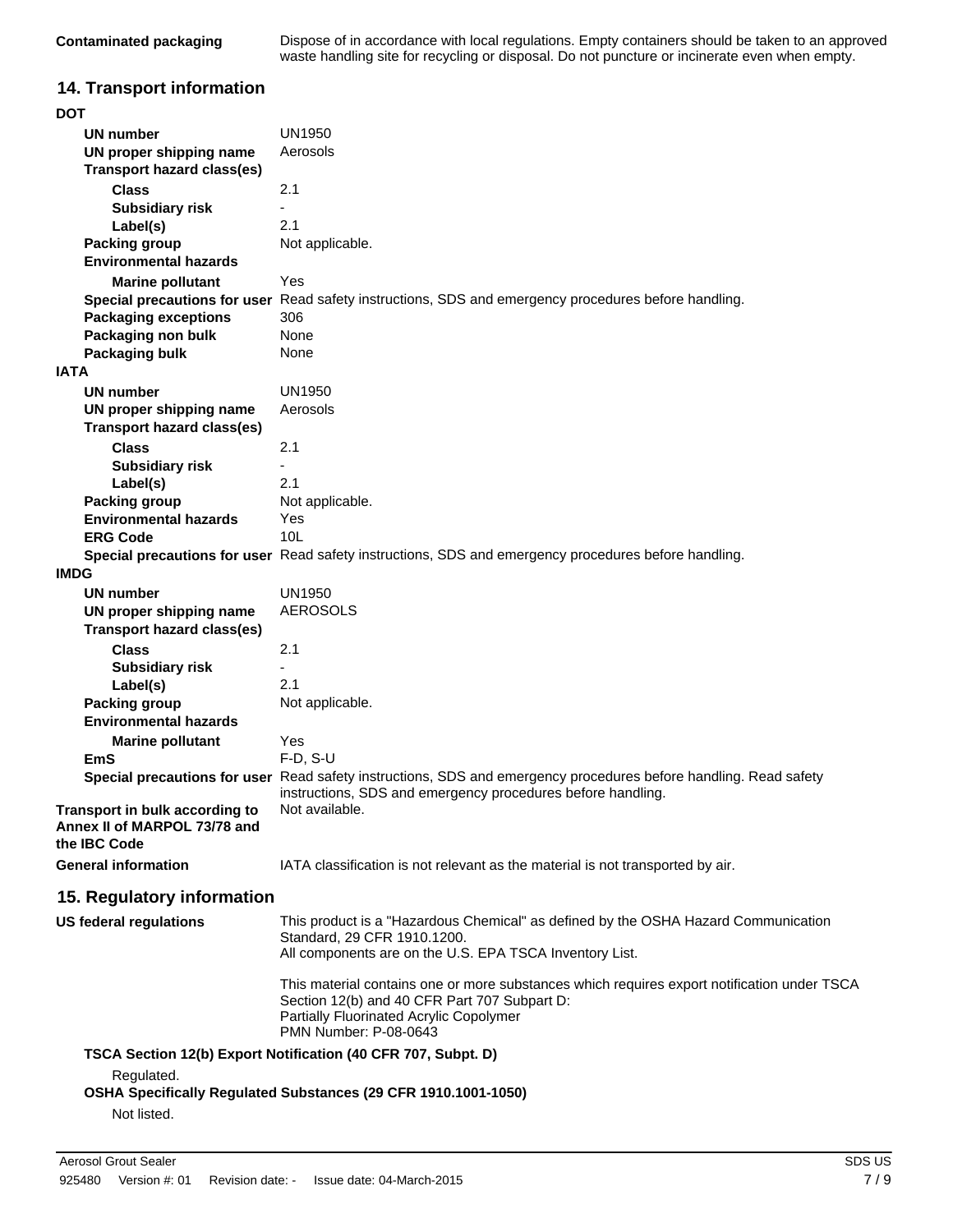#### **CERCLA Hazardous Substance List (40 CFR 302.4)**

| Butane (CAS 106-97-8)          | LISTED |
|--------------------------------|--------|
| n-Butyl acetate (CAS 123-86-4) | LISTED |
| Propane (CAS 74-98-6)          | LISTED |

#### **Superfund Amendments and Reauthorization Act of 1986 (SARA)**

| <b>Hazard categories</b> | Immediate Hazard - Yes |
|--------------------------|------------------------|
|                          | Delayed Hazard - No    |
|                          | Fire Hazard - Yes      |
|                          | Pressure Hazard - Yes  |
|                          | Reactivity Hazard - No |

#### **SARA 302 Extremely hazardous substance**

Not listed.

**SARA 311/312 Hazardous chemical** Yes

**SARA 313 (TRI reporting)** Not regulated.

#### **Other federal regulations**

#### **Clean Air Act (CAA) Section 112 Hazardous Air Pollutants (HAPs) List**

Not regulated.

#### **Clean Air Act (CAA) Section 112(r) Accidental Release Prevention (40 CFR 68.130)**

Butane (CAS 106-97-8) Propane (CAS 74-98-6)

**Safe Drinking Water Act** Not regulated.

#### **(SDWA)**

**US state regulations** This product does not contain a chemical known to the State of California to cause cancer, birth defects or other reproductive harm.

#### **US. Massachusetts RTK - Substance List**

Butane (CAS 106-97-8) Naphtha (petroleum), hydrotreated heavy (CAS 64742-48-9) n-Butyl acetate (CAS 123-86-4) Propane (CAS 74-98-6)

#### **US. New Jersey Worker and Community Right-to-Know Act**

Butane (CAS 106-97-8) Naphtha (petroleum), hydrotreated heavy (CAS 64742-48-9) n-Butyl acetate (CAS 123-86-4) Propane (CAS 74-98-6)

#### **US. Pennsylvania Worker and Community Right-to-Know Law**

Butane (CAS 106-97-8) Naphtha (petroleum), hydrotreated heavy (CAS 64742-48-9) n-Butyl acetate (CAS 123-86-4) Propane (CAS 74-98-6)

#### **US. Rhode Island RTK**

Butane (CAS 106-97-8) n-Butyl acetate (CAS 123-86-4) Propane (CAS 74-98-6)

#### **US. California Proposition 65**

Not Listed.

#### **International Inventories**

| Country(s) or region | Inventory name                                                            | On inventory (yes/no)* |
|----------------------|---------------------------------------------------------------------------|------------------------|
| Australia            | Australian Inventory of Chemical Substances (AICS)                        | No                     |
| Canada               | Domestic Substances List (DSL)                                            | No                     |
| Canada               | Non-Domestic Substances List (NDSL)                                       | No                     |
| China                | Inventory of Existing Chemical Substances in China (IECSC)                | No                     |
| Europe               | European Inventory of Existing Commercial Chemical<br>Substances (EINECS) | No                     |
| Europe               | European List of Notified Chemical Substances (ELINCS)                    | Yes                    |
| Japan                | Inventory of Existing and New Chemical Substances (ENCS)                  | No                     |